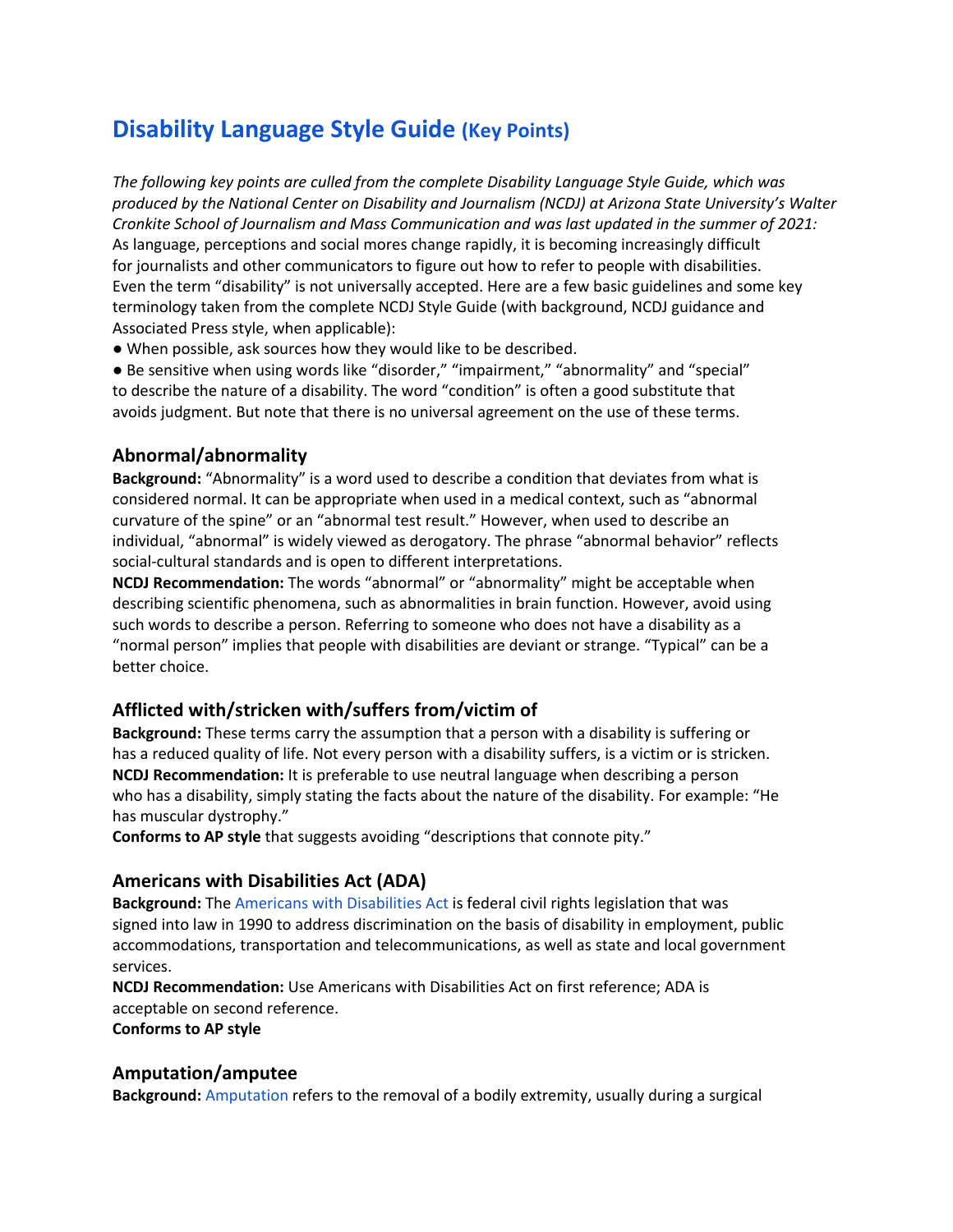operation, for a variety of reasons, according to Johns Hopkins Medicine. People who have undergone an amputation are commonly referred to as "amputees," but the term may be offensive and often is not used correctly. Some people have a physical characteristic that is not a result of an amputation.

**NCDJ Recommendation:** "Someone with an amputation" is generally acceptable.

## **Autism/autism spectrum disorder/autistic**

**Background:** Autism spectrum disorder is a group of complex disorders related to brain development, according to the National Institute of Mental Health. Common symptoms of autism spectrum disorder include difficulties in communication, impaired social interaction and restricted and repetitive patterns of behavior, interests or activities, according to the Institute. However, symptoms vary across the spectrum. Many experts classify autism as a developmental disability.

**NCDJ Recommendation:** Refer to someone as having autistic spectrum disorder only if the information is relevant to the story and if you are confident there is a medical diagnosis. Ask individuals how they prefer to be described. Many prefer to be described as "autistic," while others prefer "an autistic person" or a "person with autism."

**AP style:** The stylebook states that it's acceptable to use the word "autism" as "an umbrella term for a group of developmental disorders." It also says it is acceptable to use the word autism in stories. It does not address the use of autistic as an adjective.

## **Blind/legally blind/limited vision/low vision/partially sighted/visually impaired**

**Background:** According to the American Foundation for the Blind, the term "legally blind" denotes a person with 20/200 visual acuity or less. Therefore, "blind" or "legally blind" is acceptable for people with almost complete vision loss. Many people with vision loss are not considered blind. The foundation recommends that, unless the person refers to himself or herself as legally blind, the terms "low vision," "limited vision" or "visually impaired" should be used. The foundation also publishes a glossary of eye conditions.

**NCDJ Recommendation:** Use "blind" only when the person has complete loss of sight and "legally blind" when the person has almost complete loss of sight. Other terms also may be acceptable. It is best to ask your sources what terms they prefer and take that into consideration. Commonly used terms include:

- Limited vision: Acceptable when a person is not legally or completely blind
- Low vision: Acceptable when a person is not legally or completely blind
- Partially sighted: Used most often in British publications but acceptable if a person is not legally or completely blind

● Visually impaired: Similar to the term "hearing impaired," some may object to it because it describes the condition as a deficiency.

**AP style:** Included in its "Disabled/Handicapped" entry, the stylebook describes blind as "a person with complete loss of sight" and suggests using the terms "visually impaired" or "person with low vision" for those who have some sight.

# **Brain injury/traumatic brain injury (TBI)**

**Background:** The Centers for Disease Control define traumatic brain injury as "an injury that affects how the brain works."

**NCDJ Recommendation:** Use "person with a brain injury" or "person with a traumatic brain injury" rather than "brain damaged," which is considered derogatory.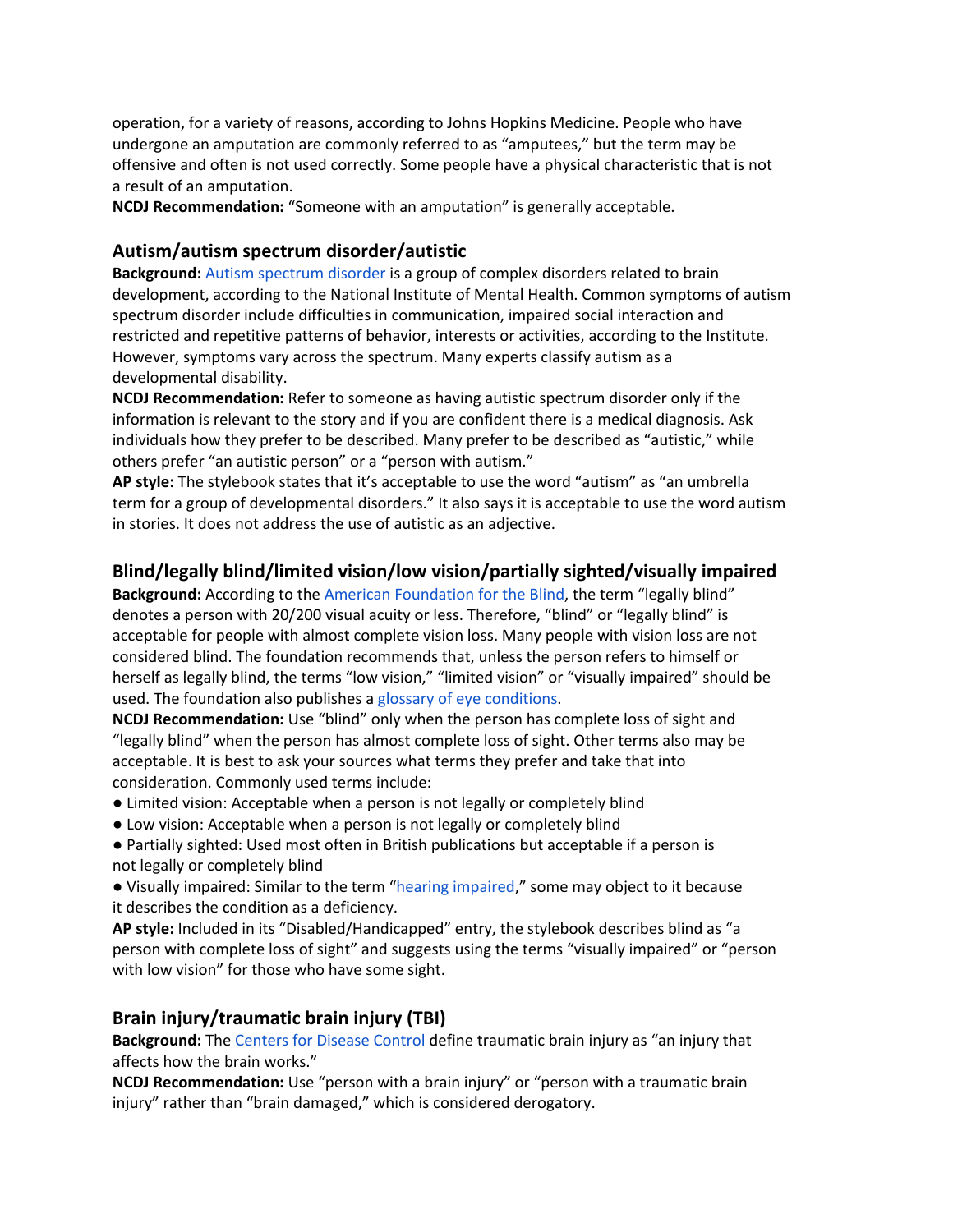**AP style:** Addressed in entry for "Trauma," suggesting that "traumatic brain injury" is an acceptable use of the word "trauma."

## **Chronic disease/chronic illness**

**Background:** A chronic illness is defined by the National Health Council as a health condition lasting three months or longer and includes conditions such as cancer or heart disease. Many illnesses, such as diabetes or multiple sclerosis, are life-long conditions.

There is debate about when someone with a chronic illness is considered to have a disability. **NCDJ Recommendation:** When referring to a person with a chronic illness, only refer to the condition if it is pertinent to the story you are confident there is a medical diagnosis. Ask your sources how they want to be described and, when in doubt, consider using people-first language, such as "person with diabetes" rather than "a diabetic."

## **Congenital disability**

**Background:** A person who has a congenital disability has had a disability since birth. Common congenital disabilities include Down syndrome, heart-related medical conditions and most forms of cerebral palsy. "Congenital" is not interchangeable with "genetic," as a genetic condition is present from birth but a congenital condition is not necessarily genetic.

**NCDJ Recommendation:** It is acceptable to state that someone has a congenital disability or lives with a congenital disability. Alternatively, it is acceptable to say that a person "has had a disability since birth" or "was born with a disability." State the specific disability if possible. Avoid using "defect" or "defective" when describing a disability because the terms imply that the person is somehow incomplete or sub-par.

**AP style:** The style book states that "congenital disorder" is acceptable and recommends being specific about the condition.

## **Deaf**

**Background:** It is first important to understand that many people do not consider being deaf or having hearing loss as a disability. Instead, deafness is often considered a culture. Some people with mild, moderate hearing loss may affiliate themselves with the Deaf community and prefer to be referred to as "deaf" instead of "hard of hearing." Alternatively, some who are profoundly deaf may prefer the term "hard of hearing."

"Deaf" and "hard of hearing" became the official terms recommended by the World Federation of the Deaf in 1991.

**NCDJ Recommendation:** Lowercase when referring to a hearing-loss condition or to a deaf person who prefers lowercase. Capitalize for those who identify as members of the Deaf community or when they capitalize Deaf when describing themselves. "Deaf" should be used as an adjective, not as a noun; it describes a person with profound or complete hearing loss. Other acceptable phrases include "woman who is deaf" or "boy who is hard of hearing." When quoting or paraphrasing a person who has signed their responses, it's appropriate on first reference to indicate that the responses were signed. It's acceptable to use the word "said" in subsequent references.

**AP style:** The stylebook uses "deaf" to describe a person with total hearing loss and "partially deaf" or "partial hearing loss" for others. It calls for use of a lower-case "d" in all usages.

## **Defect/birth defect**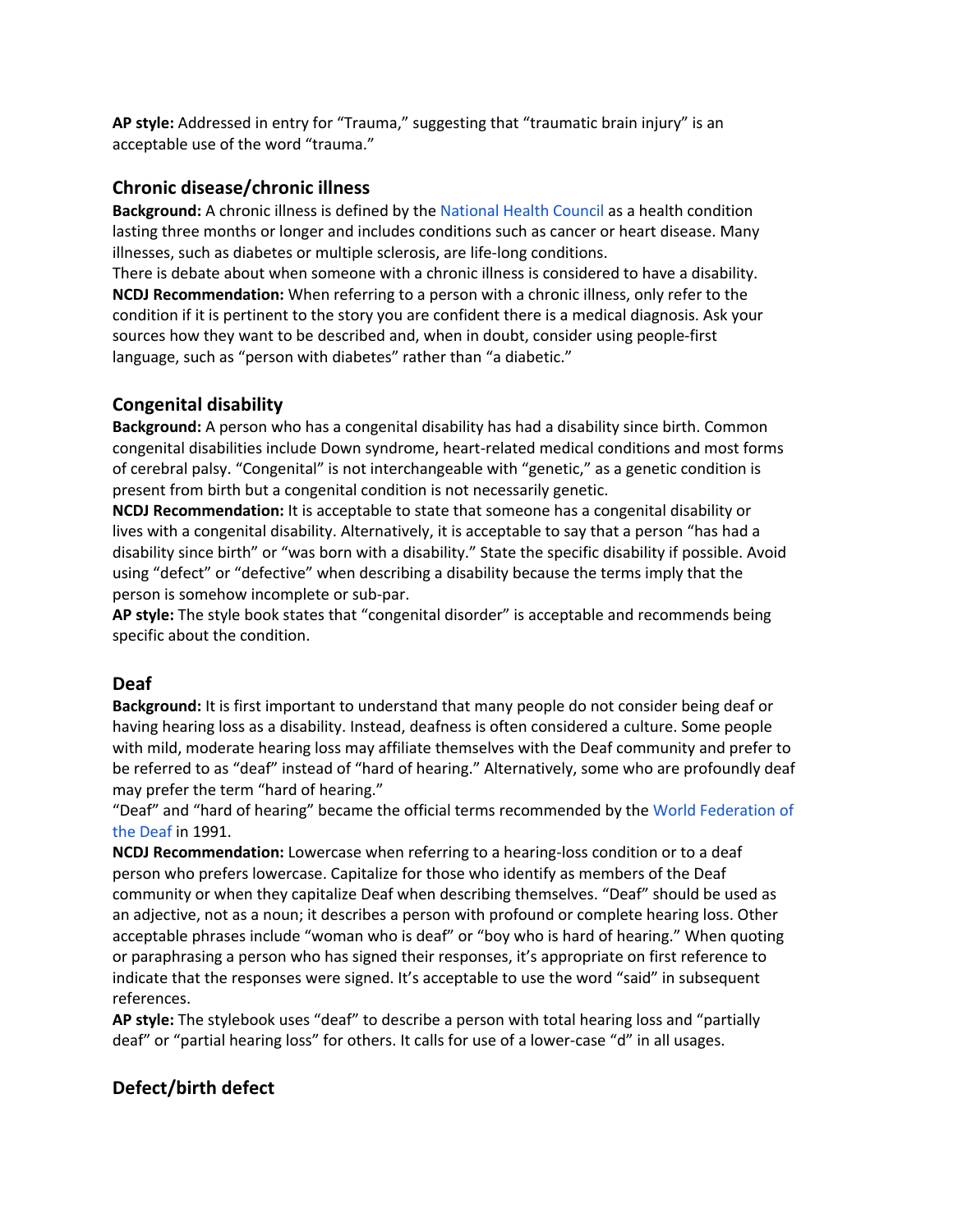**Background:** A defect is defined as an imperfection or shortcoming. A birth defect is a physical or biochemical difference that is present at birth. Many people consider "defect" and other forms of the term offensive when describing a disability as they imply the person is deficient or inferior to others.

**NCDJ Recommendation:** Avoid using "defect" or "defective" when describing a disability. Instead, state the nature of the disability or injury.

**AP style:** The stylebook says "birth defect" is acceptable in broad references, such as lessening the chances of birth defects. But it should not be used when referring to a specific person or to a group of people with a specific condition. Instead, be specific about the condition and use only if relevant to the story. Some prefer the term congenital disorder.

## **Deformed/deformity**

**Background:** A deformity is a condition in which part of the body does not have the typical or expected shape, according to Merriam-Webster Dictionary. Physical deformities can arise from a number of causes, including genetic mutations, various disorders, amputations and complications in utero or at birth. However, the word "deformity" has a negative connotation when used in reference to those with disabilities.

**NCDJ Recommendation:** Avoid using "deformed" as an adjective to describe a person. **AP style:** AP medical stories tend to refer to a specific deformity or deformities rather than describing an individual as "deformed."

## **Developmental disability/disabilities**

**Background:** The Centers for Disease Control defines developmental disabilities as "a group of conditions (that arise) due to an impairment in physical, learning, language or behavior areas. These conditions begin during the developmental period of life, may impact day-to-day functioning, and usually last throughout a person's lifetime."

By definition, developmental disabilities manifest before age 22. Those with such disabilities often require lifelong or extended support. Examples of developmental disabilities include autism spectrum disorder, spina bifida, cerebral palsy and intellectual disabilities. Legal definitions vary from state to state. A developmental disability can include a long-term physical or cognitive/intellectual disability or both.

**NCDJ Recommendation:** While it is acceptable to use the terms "developmental disability" and "developmental disabilities," it is preferable to use the name of the specific disability when possible. **Conforms to AP style**

## **Differently-abled**

**Background:** This term came into vogue in the 1990s as an alternative to "disabled," "handicapped" or "mentally retarded." Currently, it is not considered appropriate (and for many, never was). Some consider it condescending, offensive or simply a way of avoiding talking about disability. Others prefer it to "disabled" because "dis" means "not," which means that "disabled" means "not able." But particularly when it comes to referring to individuals, "differently abled" is problematic. As some advocates observe, we are all differently abled. **NCDJ:** "Person with a disability" is a more neutral term than "differently-abled." **AP style:** The style book suggests avoiding the term and, instead, trying to be specific about the disability.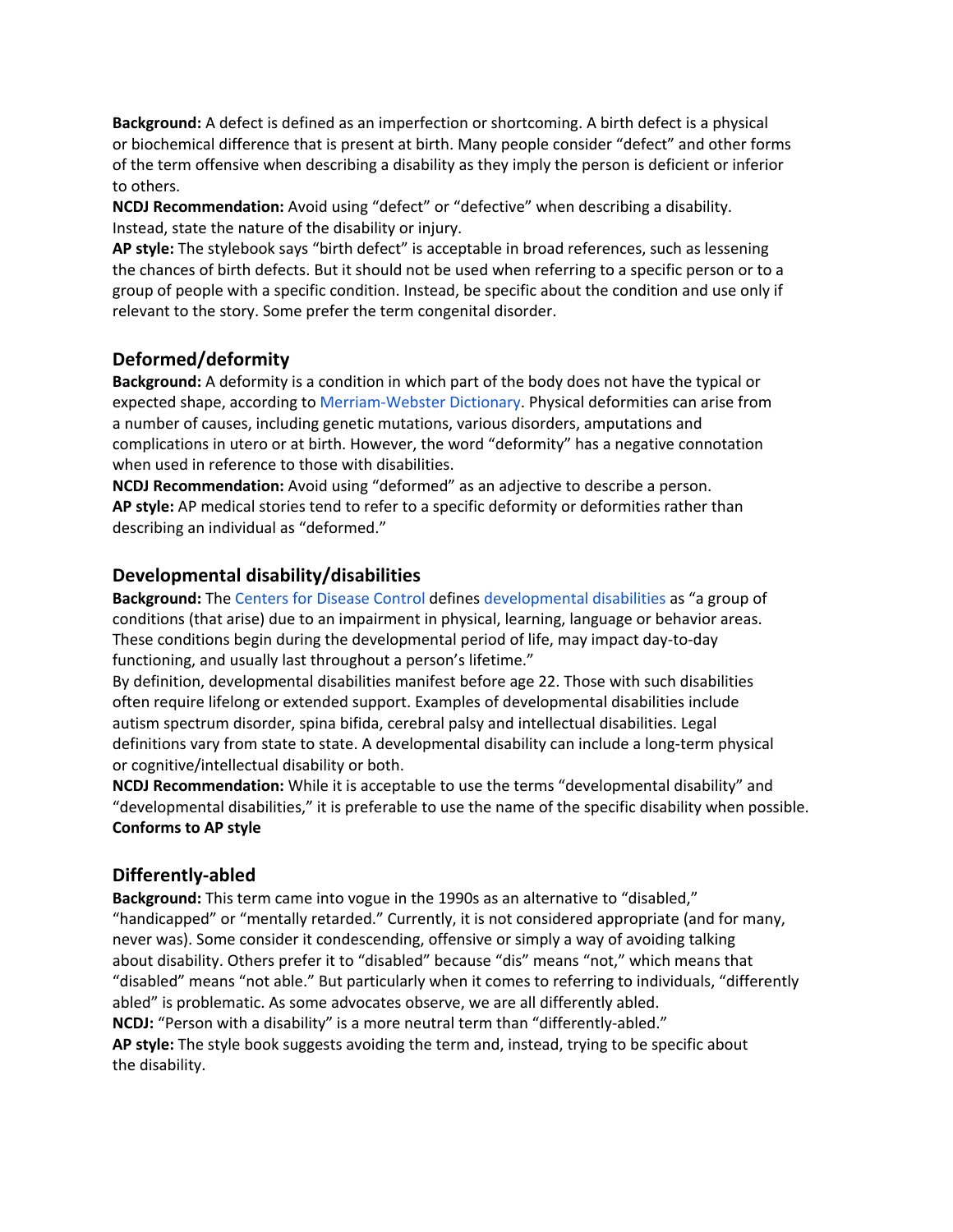## **Disabled/disability**

**Background:** "Disability" and "disabled" generally describe functional limitations that affect one or more of the major life activities, including walking, lifting, learning and breathing. Various laws define disability differently.

**NCDJ Recommendation:** While it is usually acceptable to use these terms, keep in mind that disability and people who have disabilities are not monolithic. Avoid referring to "the disabled" in the same way that you would avoid referring to "the Asians," "the Jews" or "the African Americans." When describing individuals, do not reference disabilities unless it is clearly pertinent to the story. When possible, refer to a person's specific condition.

**AP style: "**Disabled" is described as a general term for a physical, mental, developmental or intellectual disability. Avoid describing someone as "handicapped."

#### **Down syndrome**

**Background:** Down syndrome is a congenital condition caused by the presence of an extra full or partial copy of chromosome 21 in an individual's cell nuclei. It was first reported in 1866 by Dr. John Langdon Down and is characterized by a range of physical and cognitive characteristics, which the National Institutes of Health details. Down syndrome is the most common chromosomal condition.

Other terms commonly used to refer to people with Down syndrome include "intellectually disabled," "developmentally disabled" and a person who has a "cognitive disability" or "intellectual disability." The Global Down Syndrome Foundation considers all of these terms acceptable, while the National Down Syndrome Society suggests using "cognitive disability" or "intellectual disability." Down syndrome also can be referred to as Trisomy 21.

**NCDJ Recommendation:** The proper term for the disorder is Down syndrome, not Down's syndrome or Down's Syndrome. (The proper terminology in the United Kingdom is Down's syndrome). Consider using people-first language, stating that someone is "a person with Down syndrome" or "has Down syndrome." Avoid using terms such as "suffers from" or "afflicted with" in association with the condition.

The terms "intellectually disabled," "developmentally disabled," "cognitive disability" and "intellectual disability" are acceptable when used in a people-first context to describe someone with Down syndrome, such as "the person has a developmental disability." However, it is more accurate to refer specifically to Down syndrome when that is the medically diagnosed condition. **Conforms to AP style**

## **Dwarf/little person/midget/short stature**

**Background:** Dwarfism is a medical or genetic condition that results in a stature below 4'10," according to Little People of America. The average height of a dwarf is 4'0."

Use of the word "dwarf" is considered acceptable when referring to the genetic condition, but it is often considered offensive when used in a non-medical sense.

The term "midget" was used in the past to describe an unusually short and proportionate person. It is now widely considered a derogatory slur.

The terms "little people" and "little person" refer to people of short stature and have come into common use since the founding of the Little People of America organization in 1957. The appropriateness of the terms is disputed by those within and outside of the organization. However, Little People of America recommends using the descriptors "short stature," "little person" or "someone with dwarfism."

**NCDJ Recommendation:** Only refer to a person's short stature if it is relevant to the story. It is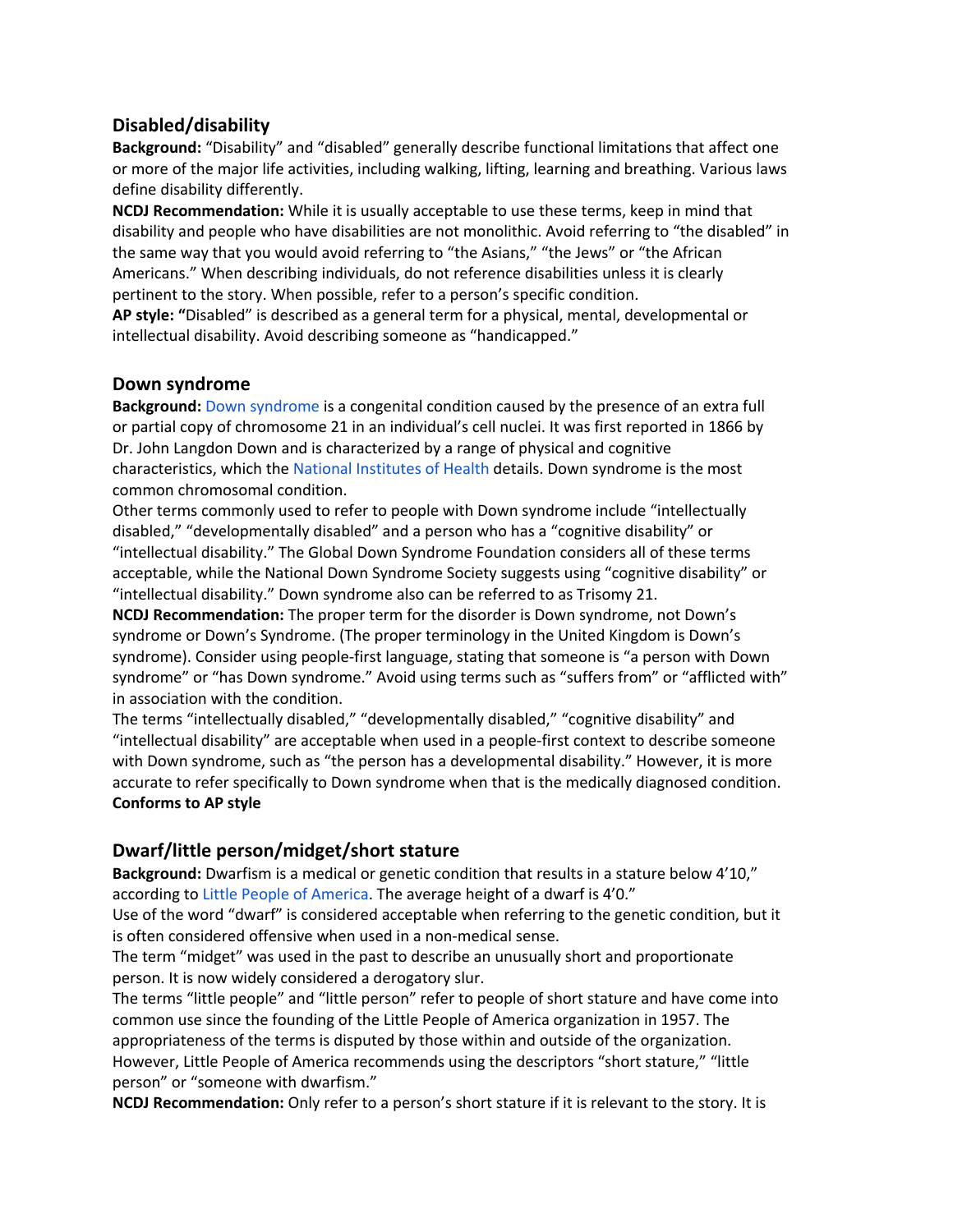best to ask people which term they prefer to describe them. Use the term "dwarf" only when applied to a medical diagnosis or in a quote. Avoid the terms "vertically challenged" and "midget."

**AP style:** Dwarf is the "preferred term for people with a medical or genetic condition resulting in short stature." "Midget" is considered offensive. The plural of "dwarf" is "dwarfs."

## **Genetic defect/genetic disorder**

**Background:** According to the National Human Genome Research Institute, a genetic disorder is "caused in whole or in part by a change in the DNA sequence away from the normal sequence. Genetic disorders can be caused by a mutation in one gene (monogenic disorder), by mutations in multiple genes (multifactorial inheritance disorder), by a combination of gene mutations and environmental factors, or by damage to chromosomes (changes in the number or structure of entire chromosomes, the structures that carry genes)."

Some of the more common genetic conditions include cystic fibrosis, Huntington's disease, and sickle cell anemia. A genetic condition is congenital, but a congenital condition is not necessarily genetic. **NCDJ Recommendation:** Avoid terms like "disorder" or "defect," which are considered derogatory. Instead use the word "condition" and try to identify the specific diagnosis if possible.

## **Handicap/handicapped**

**Background:** Merriam-Webster Dictionary defines handicap as "a physical disability (as a bodily impairment or a devastating disease)." The term has fallen out of favor in the disability community.

**NCDJ Recommendation:** Avoid using "handicap" and "handicapped" when describing a person. Instead, refer to the person's specific condition or use "person with a disability." The terms are still widely used and generally acceptable when citing laws, regulations, places or things, such as "handicapped parking," although many prefer the term "accessible parking." **Conforms to AP style**

## **Hearing impaired/hearing impairment**

**Background:** The terms "hearing impaired" and "hearing impairment" are sometimes used to describe people with hearing loss that ranges from partial to complete. Many dislike the terms because "hearing impaired" describes a person in terms of a deficiency or what they cannot do. The World Federation of the Deaf has taken the stance that "hearing impaired" is no longer an acceptable term.

**NCDJ Recommendation:** Do not use "hearing impaired" or "hearing impairment." For those with total hearing loss, "deaf" is acceptable. For others, "partial hearing loss" or "partially deaf "is preferred. Some might want to be called "hard of hearing." It is best to ask your sources which terms they prefer.

**AP style:** The style book defers to the National Association of the Deaf, stating: "Hearing-impaired" was a well-meaning term that is not accepted or used by many deaf and hard of hearing people."

#### **High functioning/low functioning**

**Background: "**High functioning" and "low-functioning" are terms used to describe ability levels for people with a variety of conditions, including neurodiversity, intellectual disabilities and mental illness. Many people with intellectual disabilities and their advocates consider these terms to be dismissive or reductive of a person's abilities. For example, "emotional intelligence"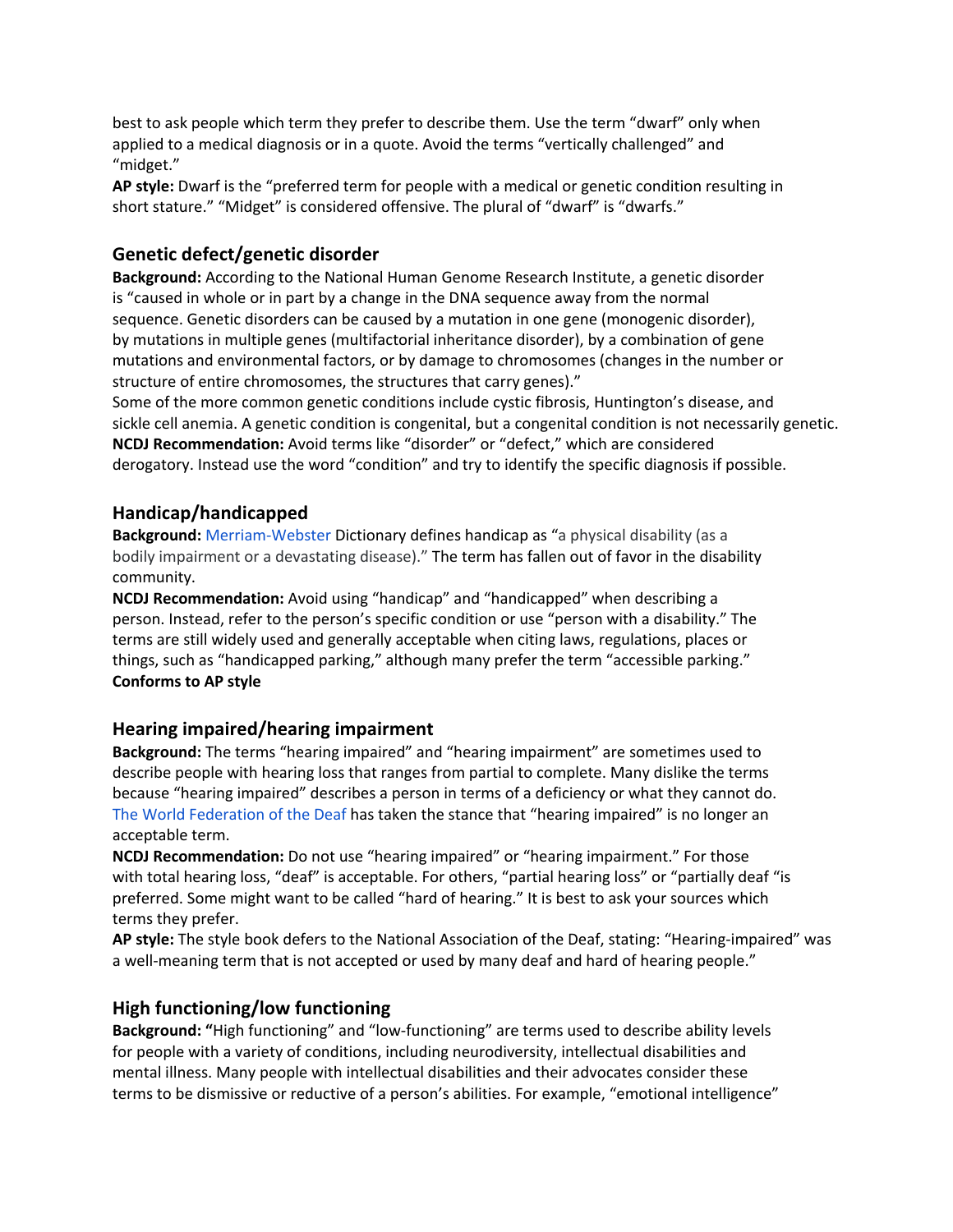also is important when considering a person's overall intelligence, according to the American Psychological Association.

Journalists should consider other ways of describing a person's ability to function in society. For example, they might say that an individual with Down syndrome lives with minimal or no extra assistance. The term "high-functioning autism" is widely used but is not a medical diagnosis, and many consider it offensive.

**NCDJ Recommendation:** Avoid using the terms "high functioning" and "low functioning." Instead, use medical diagnoses and describe an individual's abilities and challenges, rather than using less-specific labels.

## **Intellectual disabilities/intellectually disabled**

**Background:** An intellectual disability involves "significant limitations both in intellectual functioning (reasoning, learning, problem solving) and in adaptive behavior, which covers a range of everyday social and practical skills," according to the American Association on Intellectual and Developmental Disabilities. There is debate over how relevant IQ tests should be in making a diagnosis.

**NCDJ Recommendation:** Both terms are acceptable, although consider using people-first language, stating that someone is "a person with an intellectual disability" rather than referring to the person as intellectually disabled.

**Conforms to AP style**

#### **Learning disability**

#### **Background:** According to the University of Kansas Research & Training Center on

Independent Living, learning disability "describes a neurologically based condition that may manifest itself as difficulty learning and using skills in reading (called dyslexia), writing (dysgraphia), mathematics (dyscalculia) and other cognitive processes due to differences in how the brain processes information. Individuals with learning disabilities have average or above average intelligence, and the term does not include a learning problem that is primarily the result of another cause, such as intellectual disabilities or lack of educational opportunity." **NCDJ Recommendation:** Use "learning disability" when you're confident there is a medical diagnosis. If a medical diagnosis is not available, use quotes around the term and indicate that a diagnosis has not been confirmed. Do not substitute "slow learner" or another derogatory term like "retarded."

#### **Mental illness/mental disorder**

**Background:** "Mental illness" is an umbrella term for many different conditions that affect how individuals act, think, feel or perceive the world. The most common forms of mental illness are anxiety disorders, mood disorders and schizophrenia disorders. Severity and symptoms vary widely. For more information on mental illness, see the National Institute for Mental Health. Because of perceived stigma, some people are calling for an end to the use of the term "mental illness," suggesting instead "a person diagnosed with a psychiatric disorder" or "a person with a mental health history." Some advocates suggest using the term "mental health experience." However, the term "mental illness" still is widely used within the medical and psychiatric professions.

**NCDJ Recommendation:** Refer to an individual's mental illness only when it is relevant to the story and you're confident there is a medical diagnosis. Whenever possible, specify the specific illness a person has rather than mental illness in general. Always refer to someone with a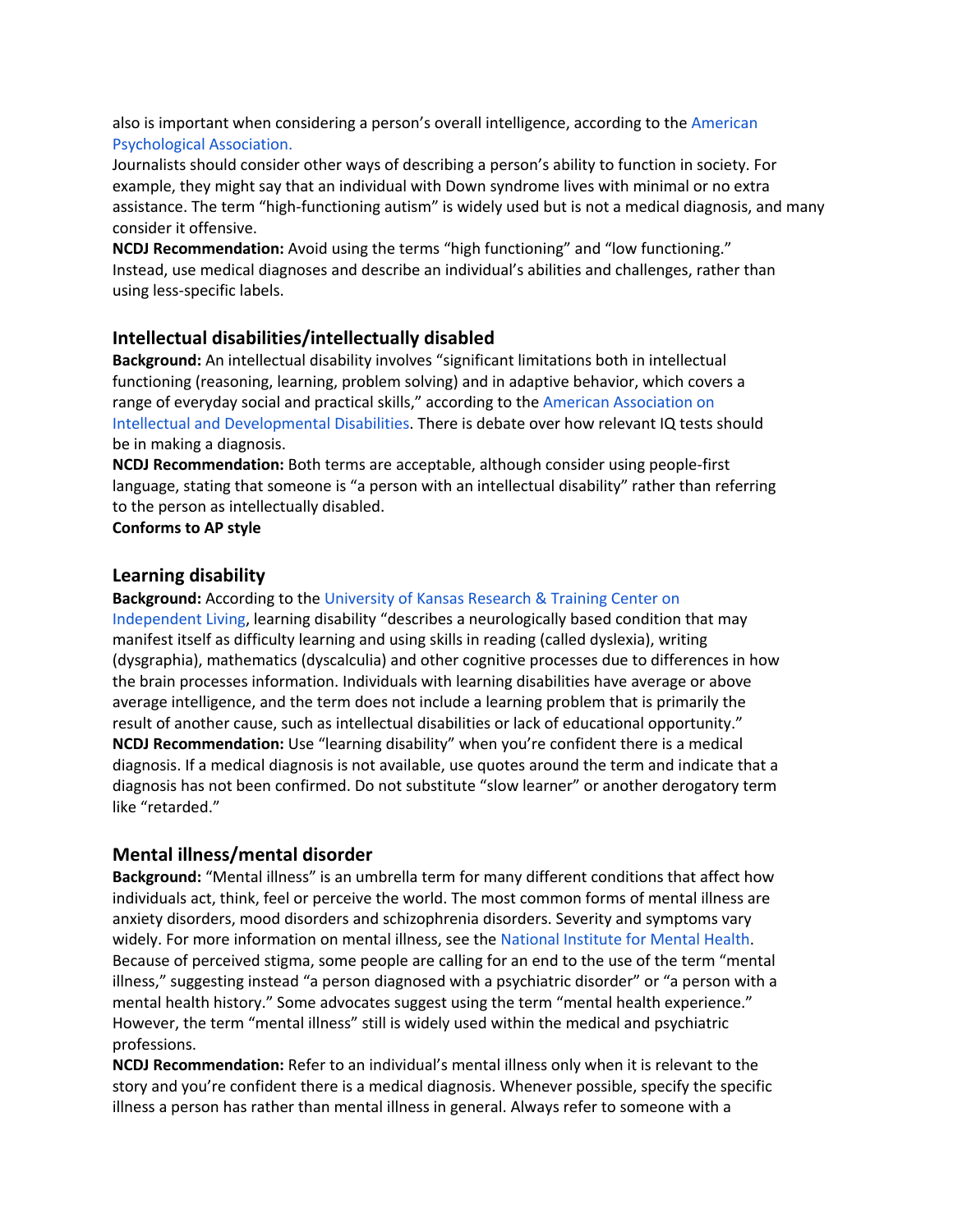mental illness as a person first. Use quotes when officials or family members use a term such as "a history of mental illness" to refer to an individual, and when appropriate, indicate that the diagnosis has not been confirmed.

**Conforms to AP style:** The stylebook cautions against describing an individual as mentally ill unless clearly pertinent to a story and the diagnosis is properly sourced. Specific disorders should be used and the source of the diagnosis identified whenever possible.

## **Muscular dystrophy (MD)**

**Background:** Muscular dystrophy could refer to any of more than 30 genetic conditions characterized by progressive weakness and degeneration of the muscles that control movement, according to the National Institute of Neurological Disorders and Stroke. Onset could be in infancy, childhood, middle age or later.

**NCDJ Recommendation:** It is acceptable to describe a person as "someone with muscular dystrophy" or "someone living with muscular dystrophy," followed by a short explanation of what the condition entails. Avoid saying a person "suffers from" or "is afflicted with" the disease. MD is acceptable on second reference.

#### **Non-disabled**

**Background:** "Non-disabled" refers to someone who does not have a disability. According to the University of Kansas Research & Training Center on Independent Living, "Non-disabled is the preferred term when the context calls for a comparison between people with and without disabilities. Use 'non-disabled' or 'people without disabilities' instead of healthy, able-bodied, normal or whole."

**NCDJ Recommendation:** "Non-disabled" or "does not have a disability" are acceptable terms when referring to people who do not identify as having a disability. In general, avoid using "able-bodied' except in a quote.

## **Partial hearing loss/partially deaf**

**Background:** "Hard of hearing" is the most common term for those who have a mild to moderate hearing loss that may or may not be corrected with amplification.

**NCDJ Recommendation:** Ask your sources what term they prefer. Otherwise, "hard of hearing" is almost always acceptable.

**AP style:** The stylebook recommends using "partial hearing loss" or "partially deaf" for those who have some hearing loss.

#### **Patient/sick**

**Background:** Members of the disability community argue that characterizing people with a disability as "sick" or referring to them as "patients" signals there is something unwell about them or that they are in need of medical attention, when, in fact, that is often not the case. **NCDJ Recommendation:** Avoid referring to someone with a disability as "sick" or to their disability as a "sickness." If a person is receiving medical treatment, then the word "patient" is appropriate; however, it should be avoided outside of a medical context.

#### **Special/special needs/functional needs**

**Background:** The term "special needs" was popularized in the U.S. in the early 20th century during a push for special needs education to serve people with all kinds of disabilities. The word